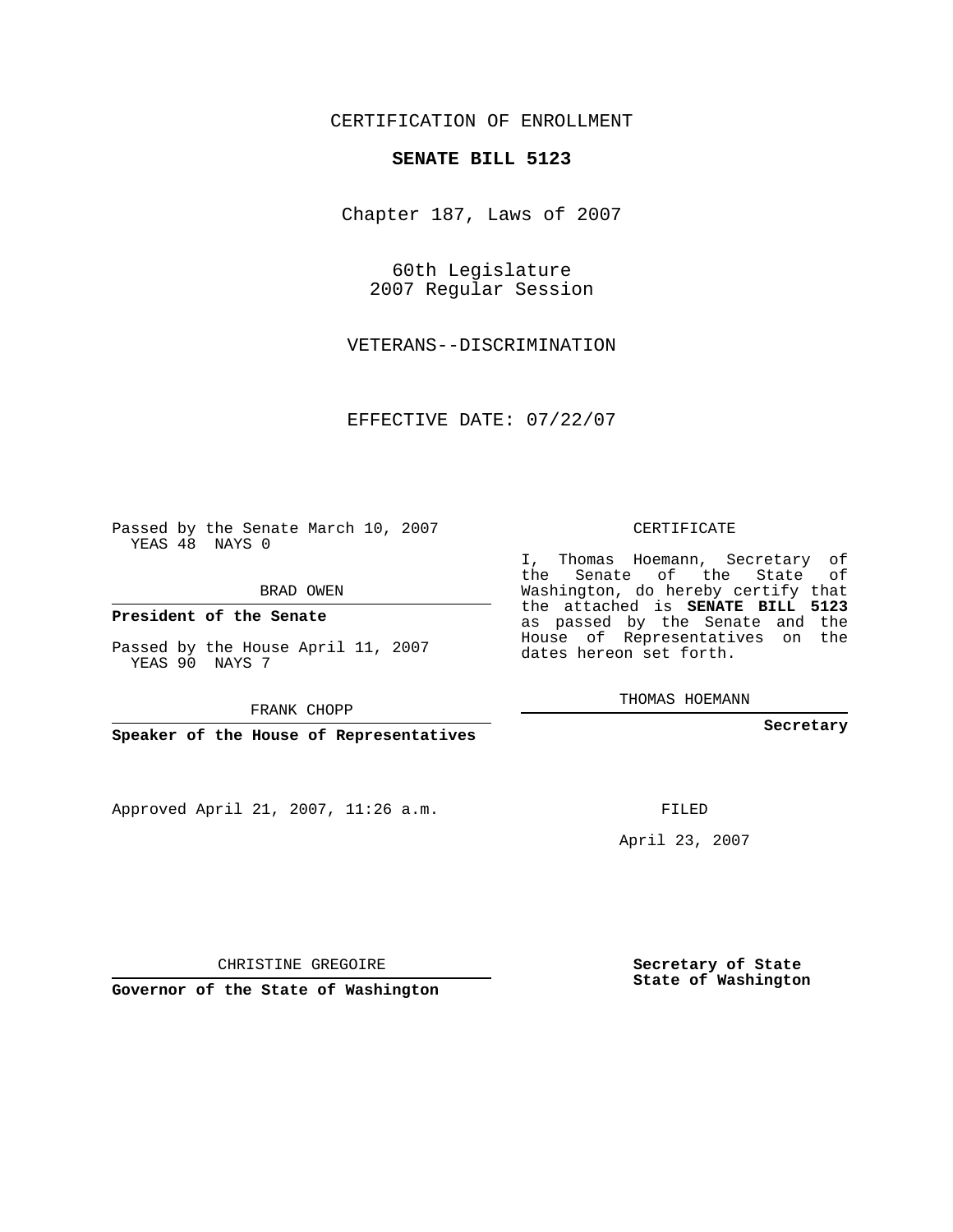## **SENATE BILL 5123** \_\_\_\_\_\_\_\_\_\_\_\_\_\_\_\_\_\_\_\_\_\_\_\_\_\_\_\_\_\_\_\_\_\_\_\_\_\_\_\_\_\_\_\_\_

\_\_\_\_\_\_\_\_\_\_\_\_\_\_\_\_\_\_\_\_\_\_\_\_\_\_\_\_\_\_\_\_\_\_\_\_\_\_\_\_\_\_\_\_\_

Passed Legislature - 2007 Regular Session

## **State of Washington 60th Legislature 2007 Regular Session**

**By** Senators Hobbs, Kilmer, Roach, Jacobsen, Shin, Fairley, Marr, Prentice, Carrell, Murray, Rasmussen, Keiser, Berkey, Haugen, Franklin, Hatfield, Eide, Kauffman, Fraser and McAuliffe

Read first time 01/11/2007. Referred to Committee on Government Operations & Elections.

 AN ACT Relating to protecting persons with veteran or military status from discrimination; and amending RCW 49.60.010, 49.60.020, 49.60.030, 49.60.040, 49.60.120, 49.60.130, 49.60.175, 49.60.176, 49.60.180, 49.60.190, 49.60.200, 49.60.215, 49.60.222, 49.60.223, 49.60.224, and 49.60.225.

6 BE IT ENACTED BY THE LEGISLATURE OF THE STATE OF WASHINGTON:

 7 **Sec. 1.** RCW 49.60.010 and 2006 c 4 s 1 are each amended to read as 8 follows:

 This chapter shall be known as the "law against discrimination." It is an exercise of the police power of the state for the protection of the public welfare, health, and peace of the people of this state, and in fulfillment of the provisions of the Constitution of this state concerning civil rights. The legislature hereby finds and declares that practices of discrimination against any of its inhabitants because of race, creed, color, national origin, families with children, sex, 16 marital status, sexual orientation, age, honorably discharged veteran 17 or military status, or the presence of any sensory, mental, or physical disability or the use of a trained dog guide or service animal by a 19 ((disabled)) person with a disability are a matter of state concern,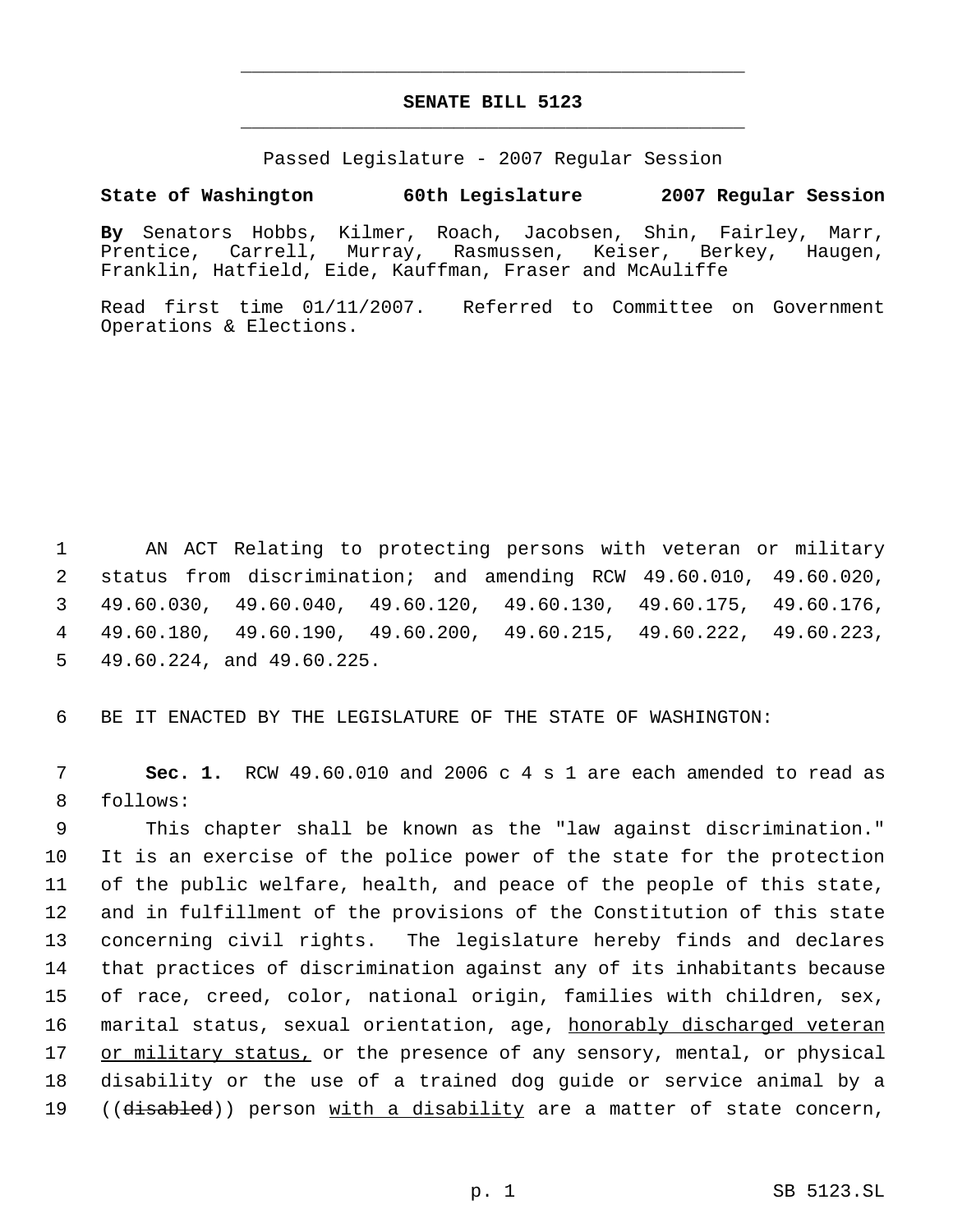that such discrimination threatens not only the rights and proper privileges of its inhabitants but menaces the institutions and foundation of a free democratic state. A state agency is herein created with powers with respect to elimination and prevention of discrimination in employment, in credit and insurance transactions, in places of public resort, accommodation, or amusement, and in real property transactions because of race, creed, color, national origin, families with children, sex, marital status, sexual orientation, age, 9 honorably discharged veteran or military status, or the presence of any sensory, mental, or physical disability or the use of a trained dog 11 guide or service animal by a ((disabled)) person with a disability; and the commission established hereunder is hereby given general jurisdiction and power for such purposes.

 **Sec. 2.** RCW 49.60.020 and 2006 c 4 s 2 are each amended to read as follows:

 The provisions of this chapter shall be construed liberally for the accomplishment of the purposes thereof. Nothing contained in this chapter shall be deemed to repeal any of the provisions of any other law of this state relating to discrimination because of race, color, creed, national origin, sex, marital status, sexual orientation, age, 21 honorably discharged veteran or military status, or the presence of any sensory, mental, or physical disability, other than a law which purports to require or permit doing any act which is an unfair practice under this chapter. Nor shall anything herein contained be construed to deny the right to any person to institute any action or pursue any civil or criminal remedy based upon an alleged violation of his or her civil rights. This chapter shall not be construed to endorse any specific belief, practice, behavior, or orientation. Inclusion of sexual orientation in this chapter shall not be construed to modify or supersede state law relating to marriage.

 **Sec. 3.** RCW 49.60.030 and 2006 c 4 s 3 are each amended to read as follows:

 (1) The right to be free from discrimination because of race, creed, color, national origin, sex, honorably discharged veteran or military status, sexual orientation, or the presence of any sensory, mental, or physical disability or the use of a trained dog guide or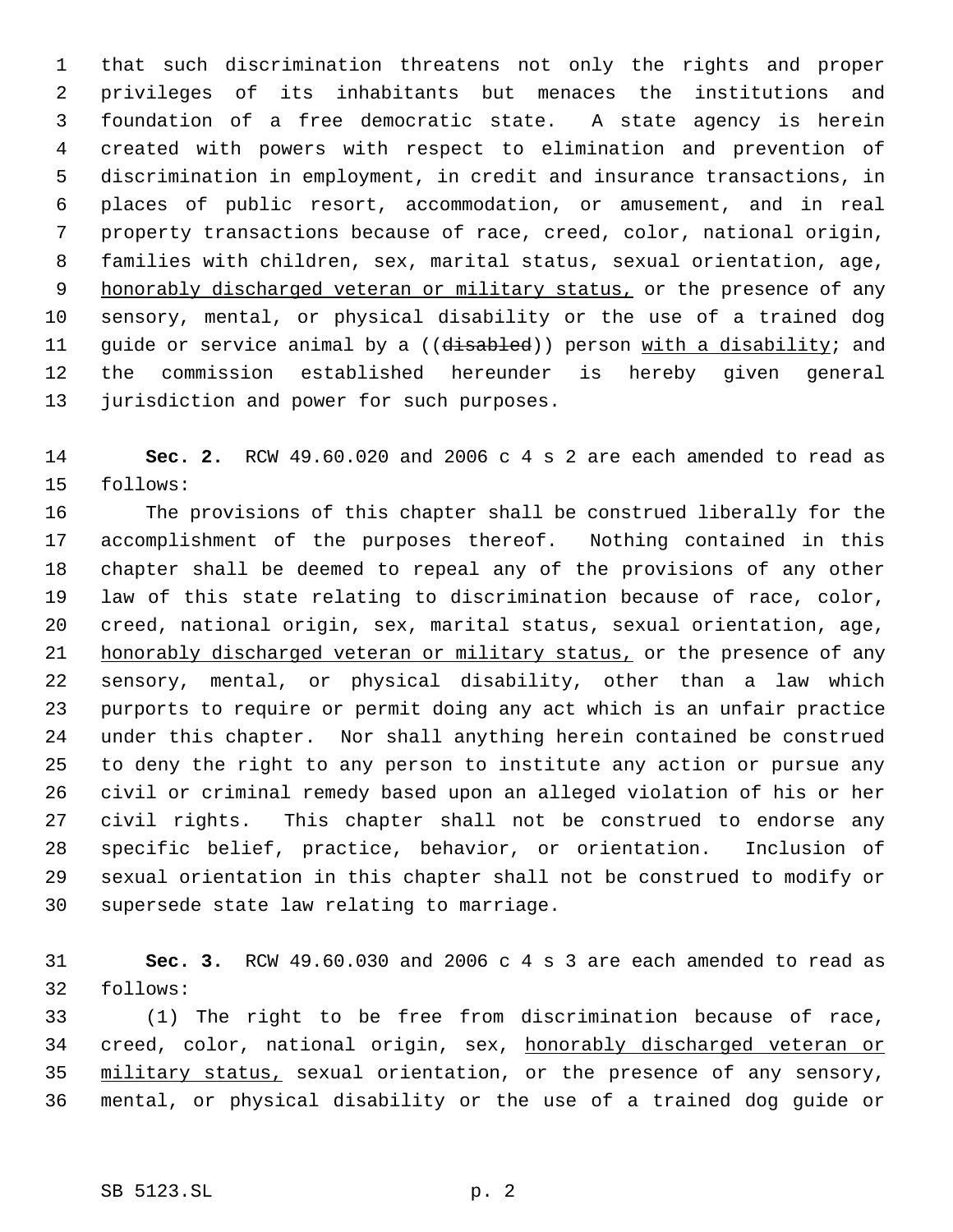1 service animal by a ((disabled)) person with a disability is recognized as and declared to be a civil right. This right shall include, but not be limited to:

 (a) The right to obtain and hold employment without discrimination; (b) The right to the full enjoyment of any of the accommodations, advantages, facilities, or privileges of any place of public resort, 7 accommodation, assemblage, or amusement;

 (c) The right to engage in real estate transactions without discrimination, including discrimination against families with children;

 (d) The right to engage in credit transactions without discrimination;

 (e) The right to engage in insurance transactions or transactions with health maintenance organizations without discrimination: PROVIDED, That a practice which is not unlawful under RCW 48.30.300, 48.44.220, or 48.46.370 does not constitute an unfair practice for the purposes of this subparagraph; and

 (f) The right to engage in commerce free from any discriminatory boycotts or blacklists. Discriminatory boycotts or blacklists for purposes of this section shall be defined as the formation or execution of any express or implied agreement, understanding, policy or contractual arrangement for economic benefit between any persons which is not specifically authorized by the laws of the United States and which is required or imposed, either directly or indirectly, overtly or covertly, by a foreign government or foreign person in order to restrict, condition, prohibit, or interfere with or in order to exclude any person or persons from any business relationship on the basis of 28 race, color, creed, religion, sex, honorably discharged veteran or military status, sexual orientation, the presence of any sensory, mental, or physical disability, or the use of a trained dog guide or 31 service animal by a ((disabled)) person with a disability, or national origin or lawful business relationship: PROVIDED HOWEVER, That nothing herein contained shall prohibit the use of boycotts as authorized by law pertaining to labor disputes and unfair labor practices.

 (2) Any person deeming himself or herself injured by any act in violation of this chapter shall have a civil action in a court of competent jurisdiction to enjoin further violations, or to recover the actual damages sustained by the person, or both, together with the cost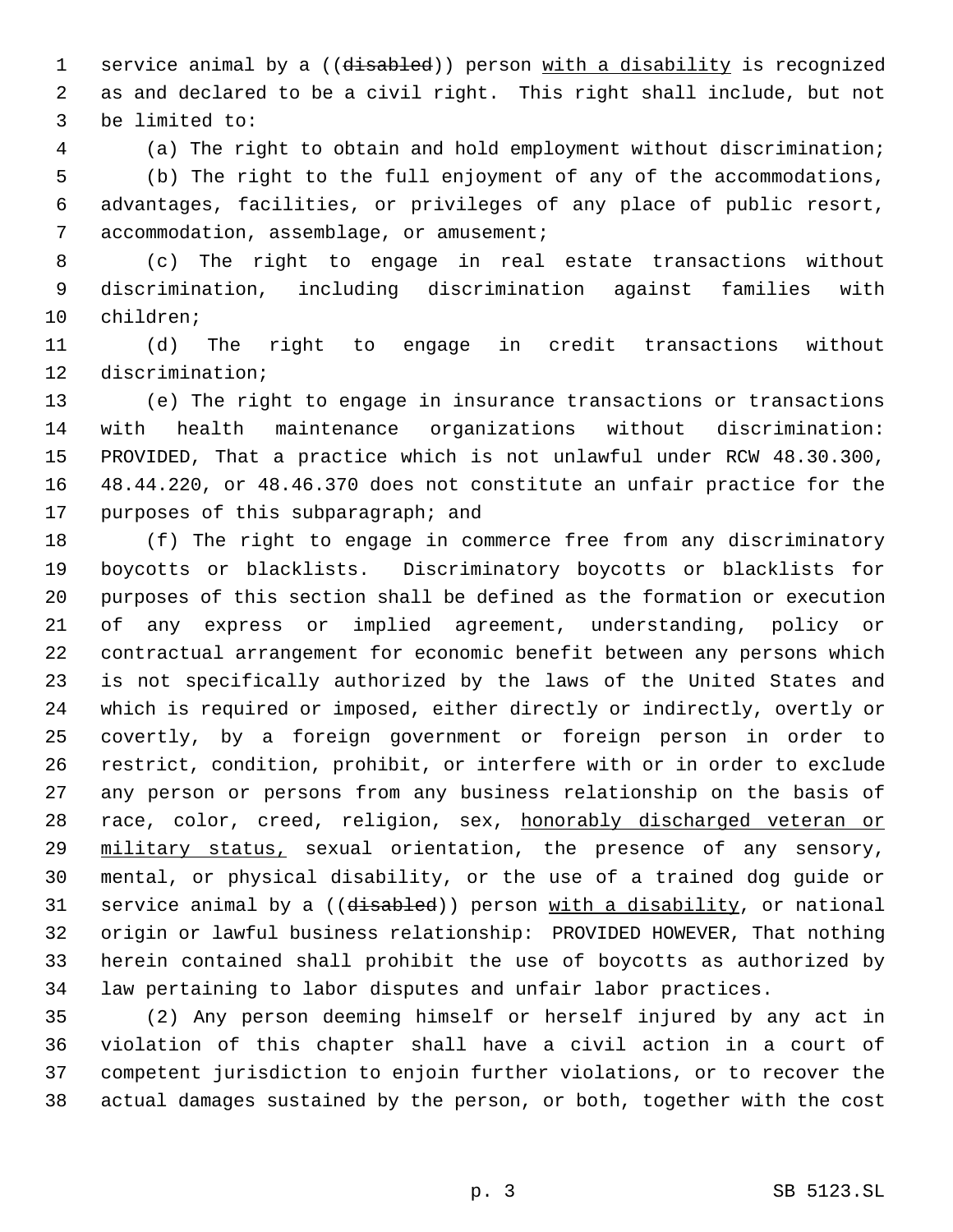of suit including reasonable attorneys' fees or any other appropriate remedy authorized by this chapter or the United States Civil Rights Act of 1964 as amended, or the Federal Fair Housing Amendments Act of 1988 (42 U.S.C. Sec. 3601 et seq.).

 (3) Except for any unfair practice committed by an employer against an employee or a prospective employee, or any unfair practice in a real estate transaction which is the basis for relief specified in the amendments to RCW 49.60.225 contained in chapter 69, Laws of 1993, any unfair practice prohibited by this chapter which is committed in the course of trade or commerce as defined in the Consumer Protection Act, chapter 19.86 RCW, is, for the purpose of applying that chapter, a matter affecting the public interest, is not reasonable in relation to the development and preservation of business, and is an unfair or deceptive act in trade or commerce.

 **Sec. 4.** RCW 49.60.040 and 2006 c 4 s 4 are each amended to read as follows:

 The definitions in this section apply throughout this chapter unless the context clearly requires otherwise.

 (1) "Person" includes one or more individuals, partnerships, associations, organizations, corporations, cooperatives, legal representatives, trustees and receivers, or any group of persons; it includes any owner, lessee, proprietor, manager, agent, or employee, whether one or more natural persons; and further includes any political or civil subdivisions of the state and any agency or instrumentality of 25 the state or of any political or civil subdivision thereof( $(+)$ ).

 (2) "Commission" means the Washington state human rights 27 commission $((\div))$ .

 (3) "Employer" includes any person acting in the interest of an employer, directly or indirectly, who employs eight or more persons, and does not include any religious or sectarian organization not 31 organized for private profit $((\div))$ .

 (4) "Employee" does not include any individual employed by his or her parents, spouse, or child, or in the domestic service of any 34 person $((\div))$ .

 (5) "Labor organization" includes any organization which exists for the purpose, in whole or in part, of dealing with employers concerning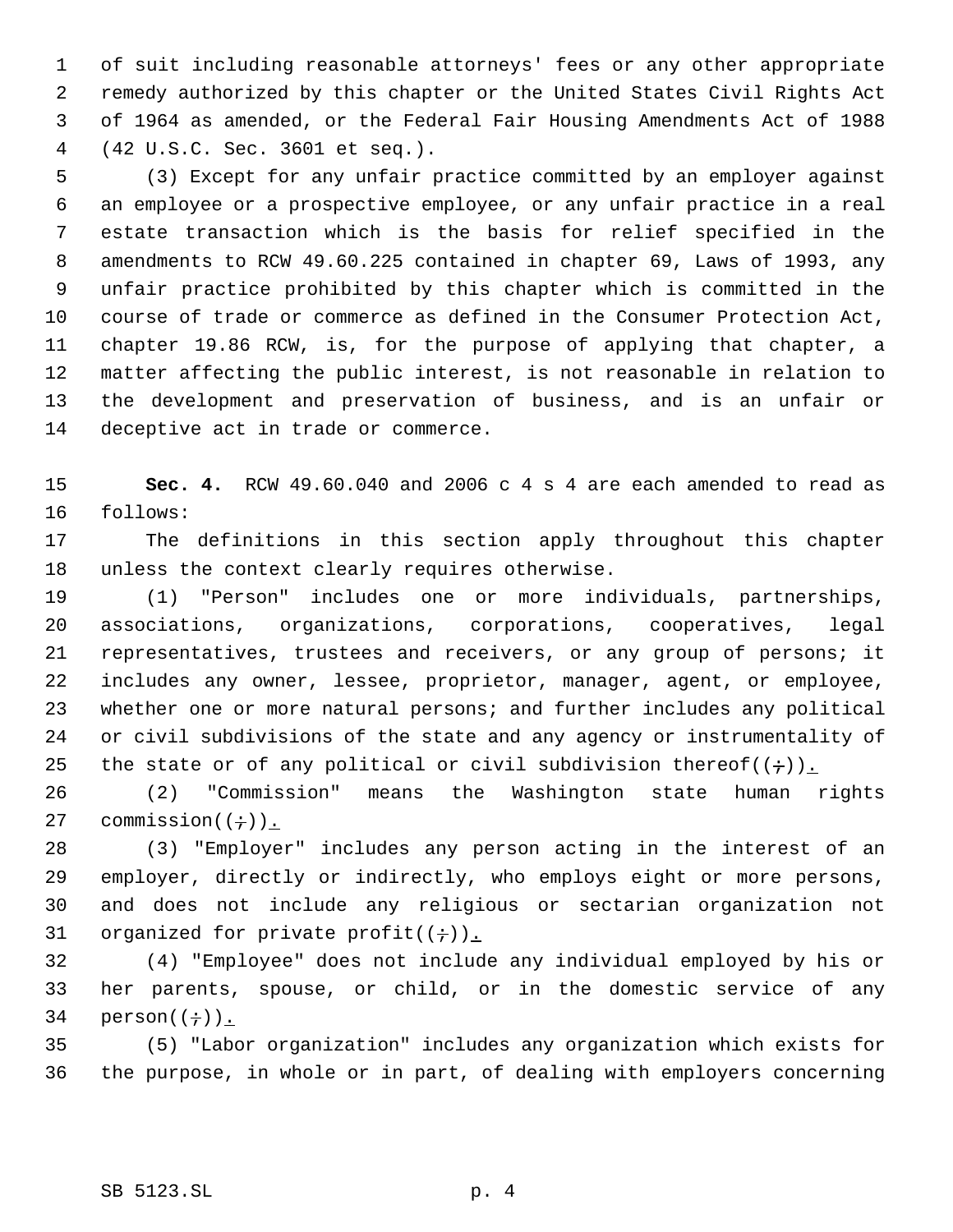grievances or terms or conditions of employment, or for other mutual 2 aid or protection in connection with employment( $(+)$ ).

 (6) "Employment agency" includes any person undertaking with or without compensation to recruit, procure, refer, or place employees for 5 an employer( $(\div)$ ).

 (7) "Marital status" means the legal status of being married, 7 single, separated, divorced, or widowed( $(+)$ ).

8 (8) "National origin" includes "ancestry"( $(+)$ ).

 (9) "Full enjoyment of" includes the right to purchase any service, commodity, or article of personal property offered or sold on, or by, any establishment to the public, and the admission of any person to accommodations, advantages, facilities, or privileges of any place of public resort, accommodation, assemblage, or amusement, without acts directly or indirectly causing persons of any particular race, creed, color, sex, sexual orientation, national origin, or with any sensory, mental, or physical disability, or the use of a trained dog guide or 17 service animal by a ((disabled)) person with a disability, to be 18 treated as not welcome, accepted, desired, or solicited( $(+)$ ).

 (10) "Any place of public resort, accommodation, assemblage, or amusement" includes, but is not limited to, any place, licensed or unlicensed, kept for gain, hire, or reward, or where charges are made for admission, service, occupancy, or use of any property or facilities, whether conducted for the entertainment, housing, or lodging of transient guests, or for the benefit, use, or accommodation of those seeking health, recreation, or rest, or for the burial or other disposition of human remains, or for the sale of goods, merchandise, services, or personal property, or for the rendering of personal services, or for public conveyance or transportation on land, water, or in the air, including the stations and terminals thereof and the garaging of vehicles, or where food or beverages of any kind are sold for consumption on the premises, or where public amusement, entertainment, sports, or recreation of any kind is offered with or without charge, or where medical service or care is made available, or where the public gathers, congregates, or assembles for amusement, recreation, or public purposes, or public halls, public elevators, and public washrooms of buildings and structures occupied by two or more tenants, or by the owner and one or more tenants, or any public library or educational institution, or schools of special instruction, or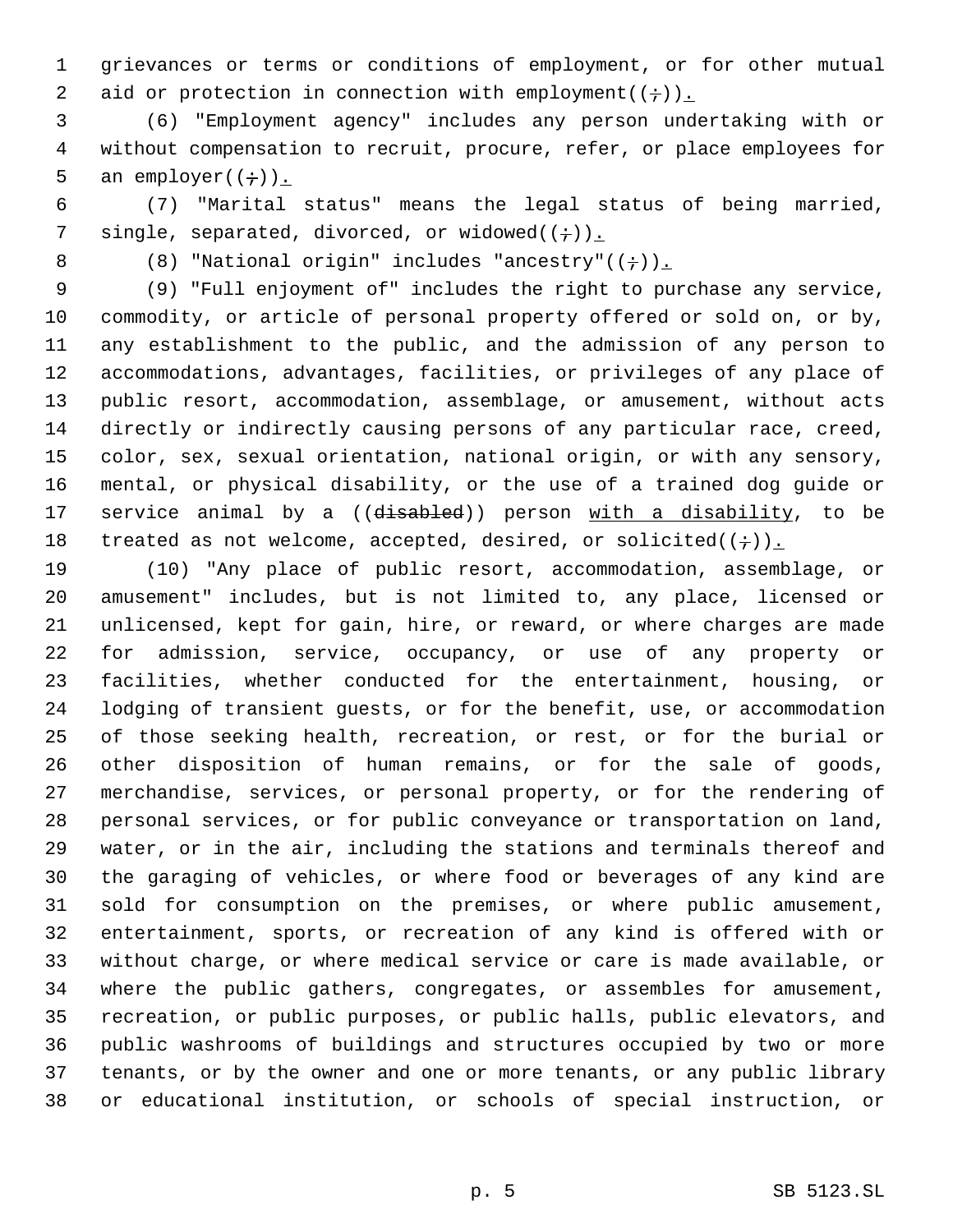nursery schools, or day care centers or children's camps: PROVIDED, That nothing contained in this definition shall be construed to include or apply to any institute, bona fide club, or place of accommodation, which is by its nature distinctly private, including fraternal organizations, though where public use is permitted that use shall be covered by this chapter; nor shall anything contained in this definition apply to any educational facility, columbarium, crematory, mausoleum, or cemetery operated or maintained by a bona fide religious 9 or sectarian institution( $(\div)$ ).

 (11) "Real property" includes buildings, structures, dwellings, real estate, lands, tenements, leaseholds, interests in real estate cooperatives, condominiums, and hereditaments, corporeal and 13 incorporeal, or any interest therein $((\div))_{\perp}$ 

 (12) "Real estate transaction" includes the sale, appraisal, brokering, exchange, purchase, rental, or lease of real property, transacting or applying for a real estate loan, or the provision of 17 brokerage services $((\div))_{\perp}$ 

 (13) "Dwelling" means any building, structure, or portion thereof that is occupied as, or designed or intended for occupancy as, a residence by one or more families, and any vacant land that is offered for sale or lease for the construction or location thereon of any such 22 building, structure, or portion thereof( $(\div)$ ).

23 (14) "Sex" means gender( $(\div)$ ).

 (15) "Sexual orientation" means heterosexuality, homosexuality, bisexuality, and gender expression or identity. As used in this definition, "gender expression or identity" means having or being perceived as having a gender identity, self-image, appearance, behavior, or expression, whether or not that gender identity, self- image, appearance, behavior, or expression is different from that traditionally associated with the sex assigned to that person at 31 birth $((\div))$ .

 (16) "Aggrieved person" means any person who: (a) Claims to have been injured by an unfair practice in a real estate transaction; or (b) believes that he or she will be injured by an unfair practice in a real 35 estate transaction that is about to occur( $(+)$ ).

 (17) "Complainant" means the person who files a complaint in a real 37 estate transaction( $(\div)$ ).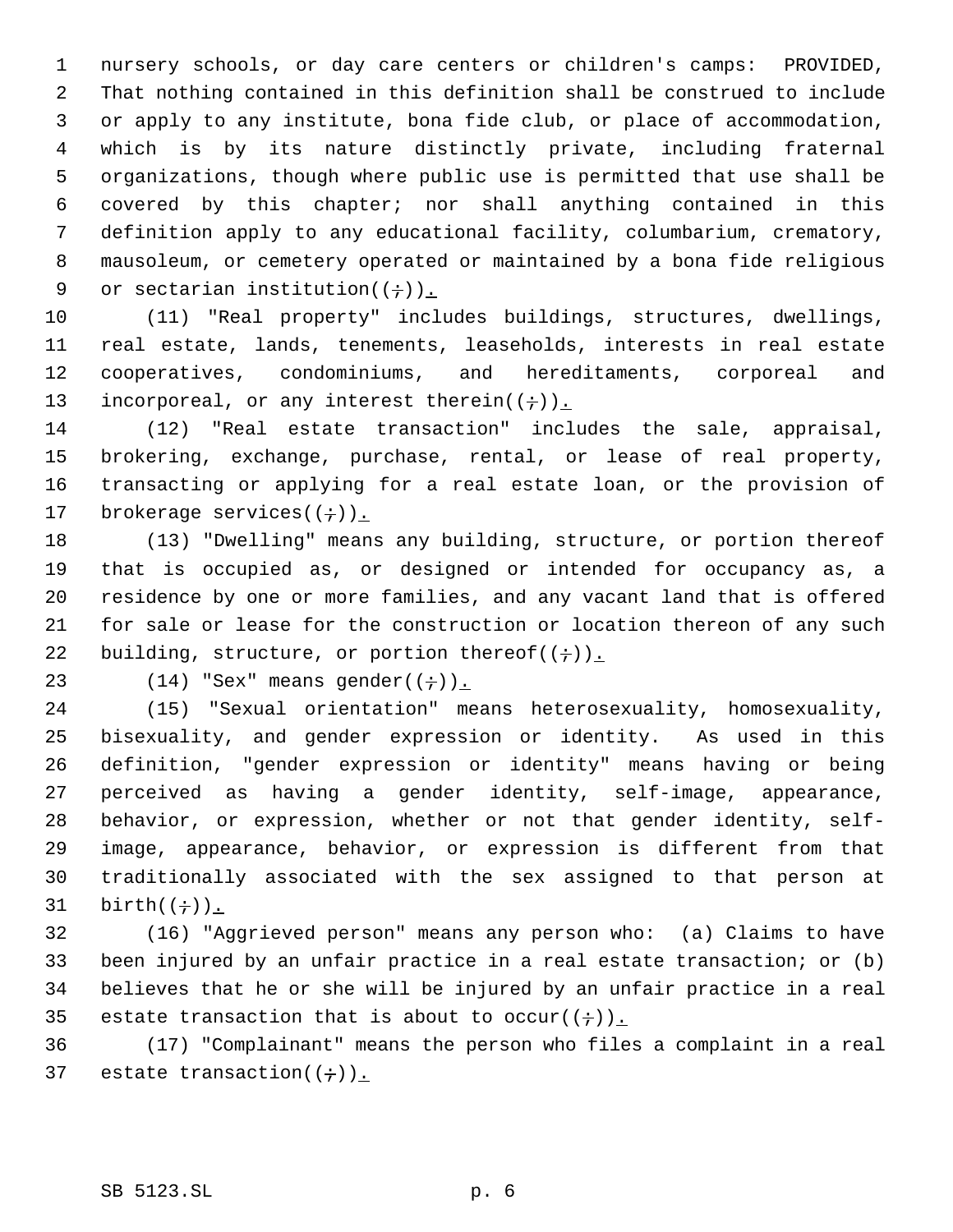(18) "Respondent" means any person accused in a complaint or amended complaint of an unfair practice in a real estate 3 transaction( $(\div)$ ).

 (19) "Credit transaction" includes any open or closed end credit transaction, whether in the nature of a loan, retail installment transaction, credit card issue or charge, or otherwise, and whether for personal or for business purposes, in which a service, finance, or interest charge is imposed, or which provides for repayment in scheduled payments, when such credit is extended in the regular course of any trade or commerce, including but not limited to transactions by banks, savings and loan associations or other financial lending institutions of whatever nature, stock brokers, or by a merchant or mercantile establishment which as part of its ordinary business permits or provides that payment for purchases of property or service therefrom 15 may be deferred( $(+)$ ).

 (20) "Families with children status" means one or more individuals who have not attained the age of eighteen years being domiciled with a parent or another person having legal custody of such individual or individuals, or with the designee of such parent or other person having such legal custody, with the written permission of such parent or other person. Families with children status also applies to any person who is pregnant or is in the process of securing legal custody of any 23 individual who has not attained the age of eighteen years( $(+)$ ).

 (21) "Covered multifamily dwelling" means: (a) Buildings consisting of four or more dwelling units if such buildings have one or more elevators; and (b) ground floor dwelling units in other buildings 27 consisting of four or more dwelling units( $(+)$ ).

 (22) "Premises" means the interior or exterior spaces, parts, components, or elements of a building, including individual dwelling 30 units and the public and common use areas of a building( $(+)$ ).

 (23) "Dog guide" means a dog that is trained for the purpose of guiding blind persons or a dog that is trained for the purpose of 33 assisting hearing impaired persons( $(+)$ ).

 (24) "Service animal" means an animal that is trained for the purpose of assisting or accommodating a ((disabled person's)) person with a disability's sensory, mental, or physical disability.

 (25) "Honorably discharged veteran or military status" means a person who is: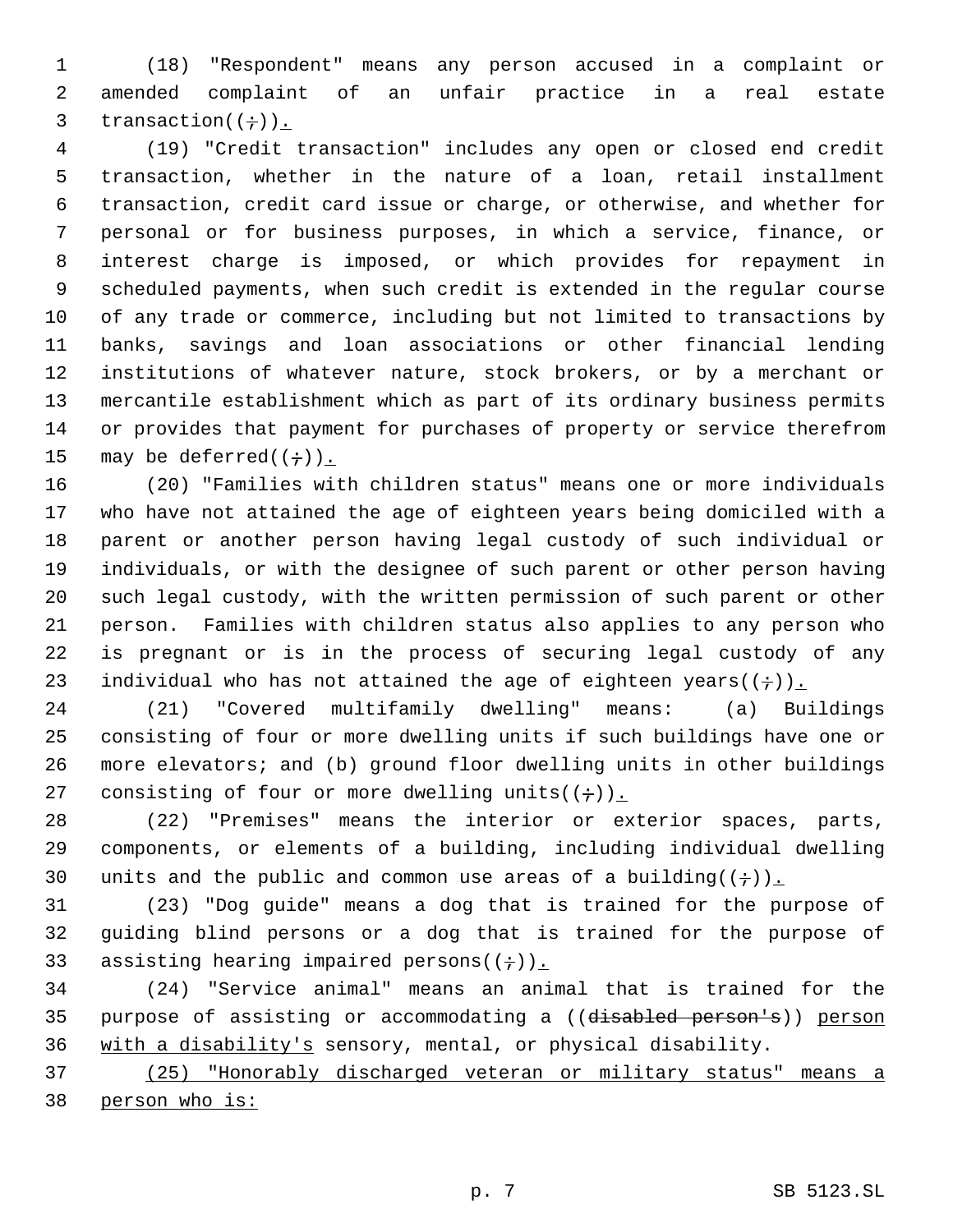- (a) A veteran, as defined in RCW 41.04.007; or (b) An active or reserve member in any branch of the armed forces of the United States, including the national guard, coast guard, and
- armed forces reserves.

 **Sec. 5.** RCW 49.60.120 and 2006 c 4 s 5 are each amended to read as follows:

The commission shall have the functions, powers, and duties:

 (1) To appoint an executive director and chief examiner, and such investigators, examiners, clerks, and other employees and agents as it may deem necessary, fix their compensation within the limitations provided by law, and prescribe their duties.

 (2) To obtain upon request and utilize the services of all governmental departments and agencies.

 (3) To adopt, amend, and rescind suitable rules to carry out the provisions of this chapter, and the policies and practices of the commission in connection therewith.

 (4) To receive, impartially investigate, and pass upon complaints alleging unfair practices as defined in this chapter.

 (5) To issue such publications and results of investigations and research as in its judgment will tend to promote good will and minimize or eliminate discrimination because of sex, sexual orientation, race, 22 creed, color, national origin, marital status, age, honorably 23 discharged veteran or military status, or the presence of any sensory, mental, or physical disability, or the use of a trained dog guide or 25 service animal by a ((disabled)) person with a disability.

 (6) To make such technical studies as are appropriate to effectuate the purposes and policies of this chapter and to publish and distribute the reports of such studies.

 (7) To cooperate and act jointly or by division of labor with the United States or other states, with other Washington state agencies, commissions, and other government entities, and with political subdivisions of the state of Washington and their respective human rights agencies to carry out the purposes of this chapter. However, the powers which may be exercised by the commission under this subsection permit investigations and complaint dispositions only if the investigations are designed to reveal, or the complaint deals only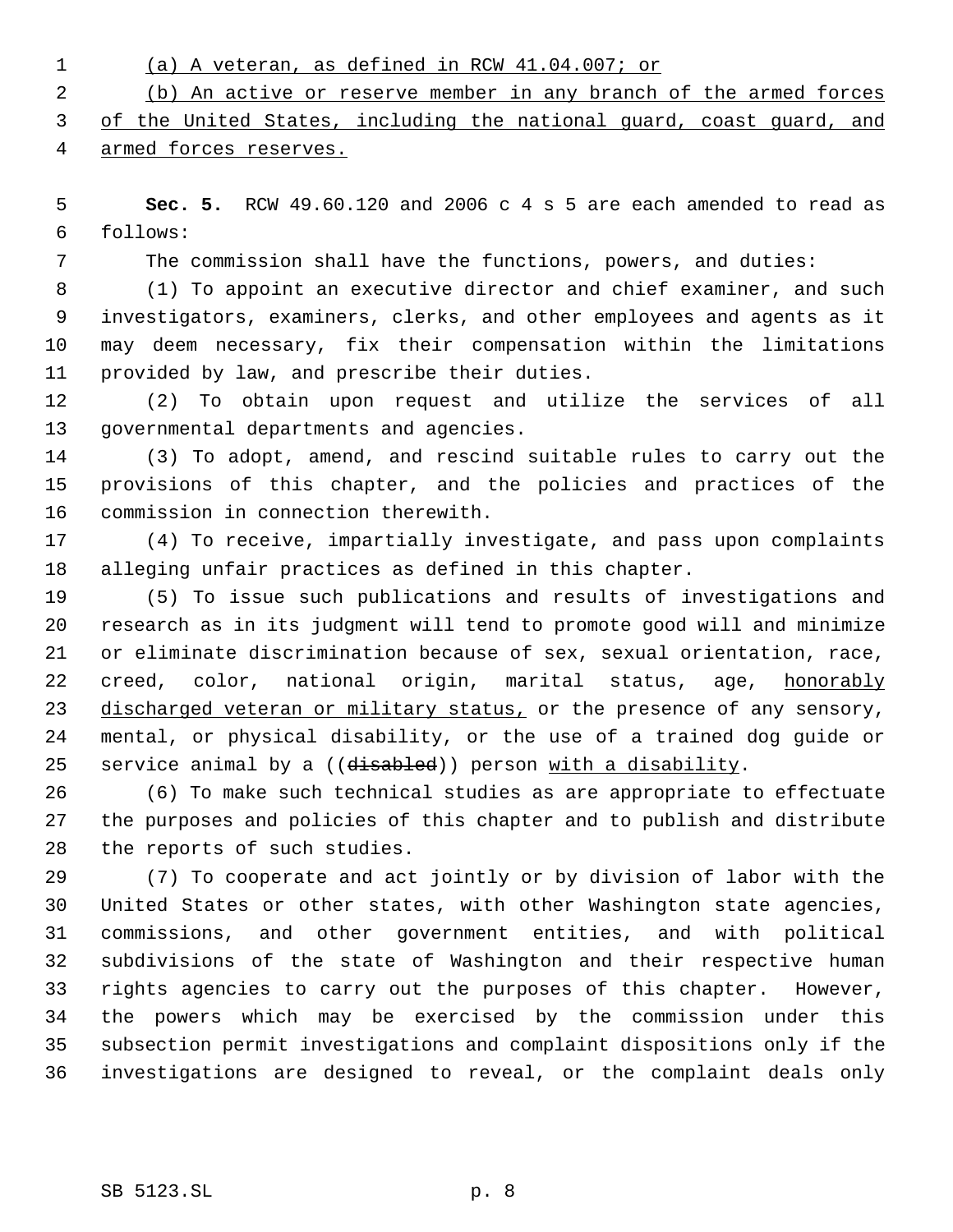with, allegations which, if proven, would constitute unfair practices under this chapter. The commission may perform such services for these agencies and be reimbursed therefor.

 (8) To foster good relations between minority and majority population groups of the state through seminars, conferences, educational programs, and other intergroup relations activities.

 **Sec. 6.** RCW 49.60.130 and 2006 c 4 s 6 are each amended to read as follows:

 The commission has power to create such advisory agencies and conciliation councils, local, regional, or statewide, as in its judgment will aid in effectuating the purposes of this chapter. The commission may empower them to study the problems of discrimination in all or specific fields of human relationships or in specific instances of discrimination because of sex, race, creed, color, national origin, 15 marital status, sexual orientation, age, honorably discharged veteran 16 or military status, or the presence of any sensory, mental, or physical disability or the use of a trained dog guide or service animal by a 18 ((disabled)) person with a disability; to foster through community effort or otherwise good will, cooperation, and conciliation among the groups and elements of the population of the state, and to make recommendations to the commission for the development of policies and procedures in general and in specific instances, and for programs of formal and informal education which the commission may recommend to the appropriate state agency.

 Such advisory agencies and conciliation councils shall be composed of representative citizens, serving without pay, but with reimbursement for travel expenses in accordance with RCW 43.03.050 and 43.03.060 as now existing or hereafter amended, and the commission may make provision for technical and clerical assistance to such agencies and councils and for the expenses of such assistance. The commission may use organizations specifically experienced in dealing with questions of discrimination.

 **Sec. 7.** RCW 49.60.175 and 2006 c 4 s 7 are each amended to read as follows:

 It shall be an unfair practice to use the sex, race, creed, color, national origin, marital status, honorably discharged veteran or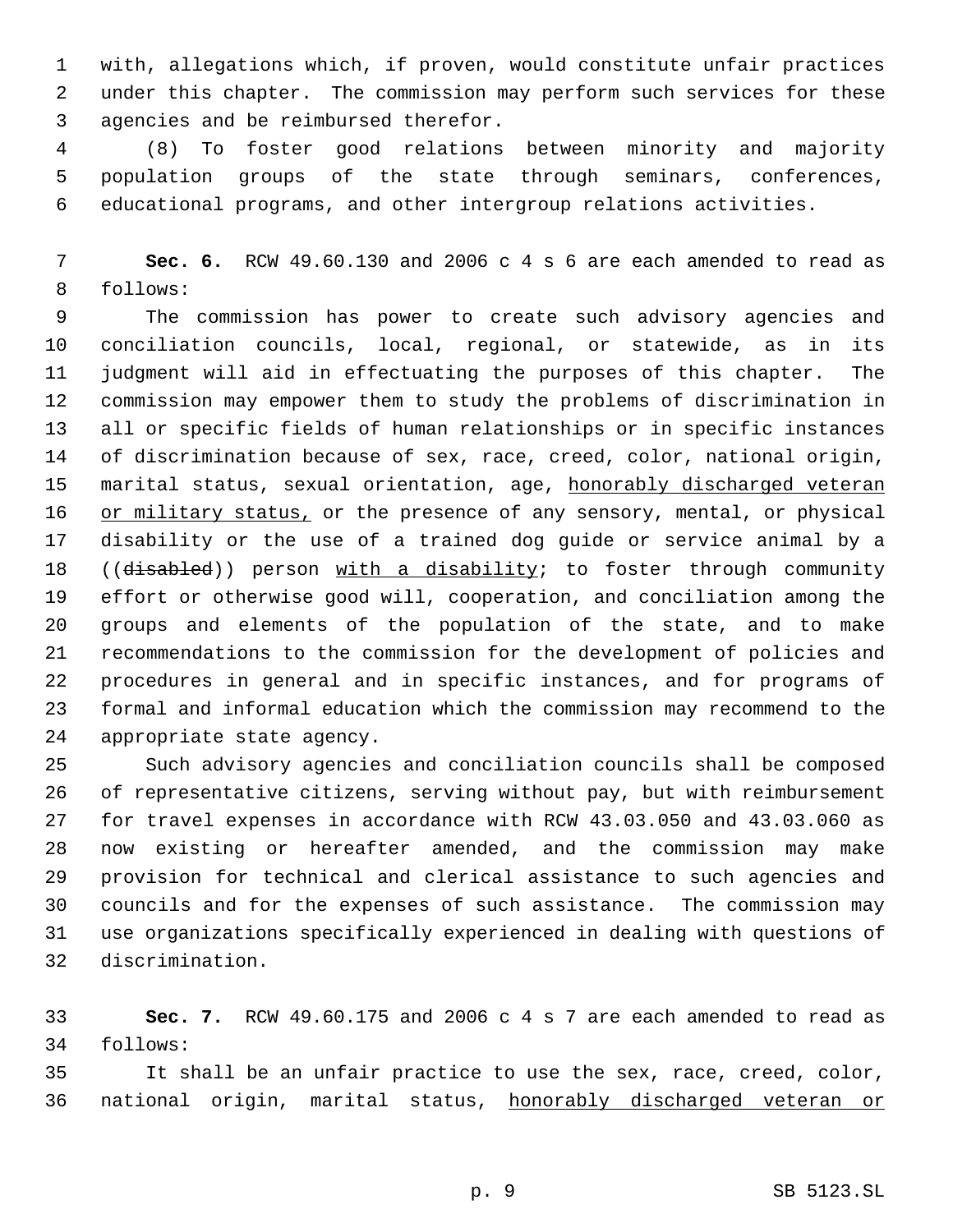1 military status, sexual orientation, or the presence of any sensory, mental, or physical disability of any person, or the use of a trained 3 dog guide or service animal by a ((disabled)) person with a disability, concerning an application for credit in any credit transaction to determine the credit worthiness of an applicant.

 **Sec. 8.** RCW 49.60.176 and 2006 c 4 s 8 are each amended to read as follows:

 (1) It is an unfair practice for any person whether acting for himself, herself, or another in connection with any credit transaction because of race, creed, color, national origin, sex, marital status, honorably discharged veteran or military status, sexual orientation, or the presence of any sensory, mental, or physical disability or the use 13 of a trained dog quide or service animal by a ((disabled)) person with 14 a disability:

(a) To deny credit to any person;

 (b) To increase the charges or fees for or collateral required to 17 secure any credit extended to any person;

 (c) To restrict the amount or use of credit extended or to impose different terms or conditions with respect to the credit extended to any person or any item or service related thereto;

 (d) To attempt to do any of the unfair practices defined in this section.

 (2) Nothing in this section shall prohibit any party to a credit transaction from considering the credit history of any individual applicant.

 (3) Further, nothing in this section shall prohibit any party to a credit transaction from considering the application of the community property law to the individual case or from taking reasonable action thereon.

 **Sec. 9.** RCW 49.60.180 and 2006 c 4 s 10 are each amended to read as follows:

It is an unfair practice for any employer:

 (1) To refuse to hire any person because of age, sex, marital status, sexual orientation, race, creed, color, national origin, 35 honorably discharged veteran or military status, or the presence of any sensory, mental, or physical disability or the use of a trained dog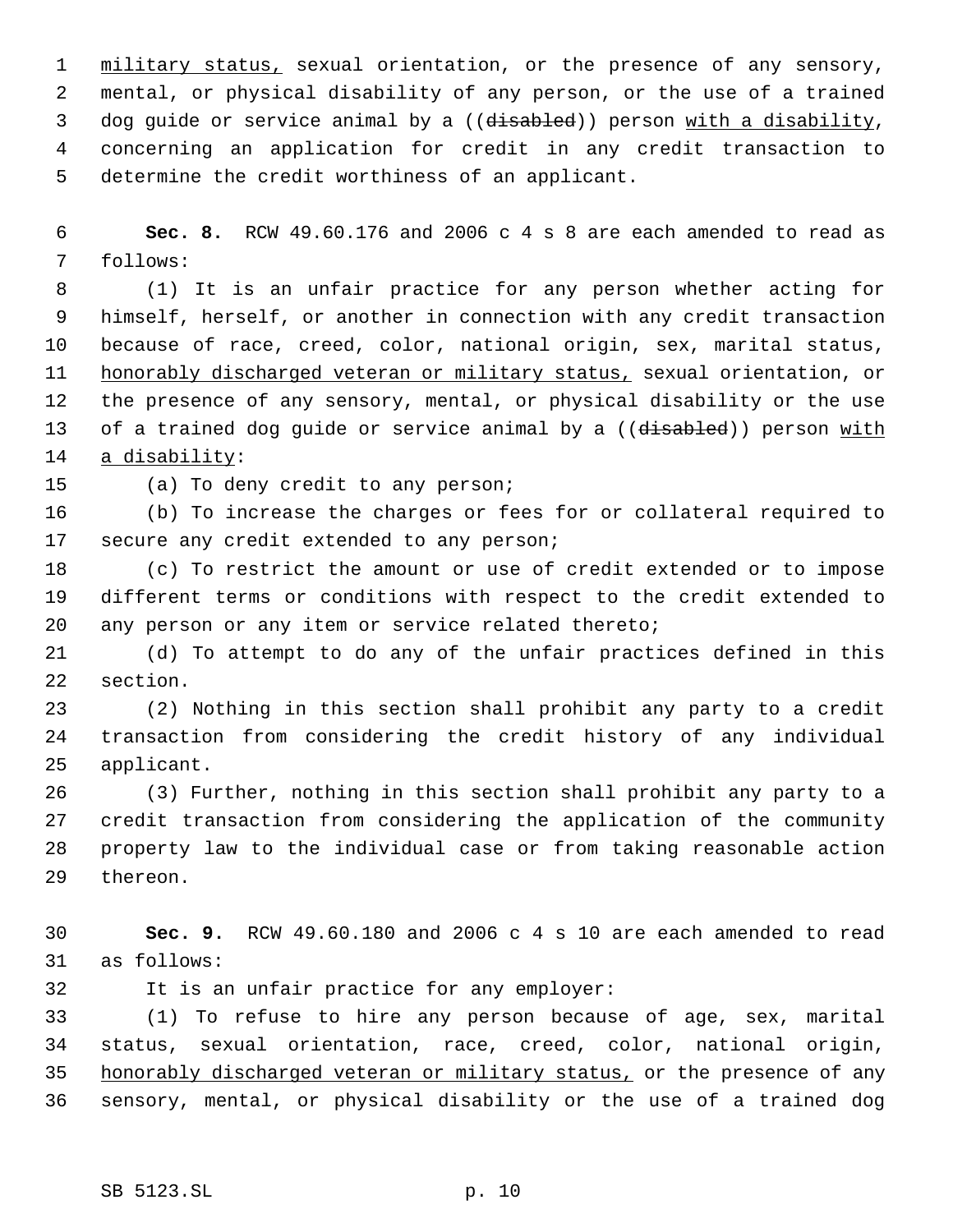1 guide or service animal by a ((disabled)) person with a disability, unless based upon a bona fide occupational qualification: PROVIDED, That the prohibition against discrimination because of such disability shall not apply if the particular disability prevents the proper performance of the particular worker involved: PROVIDED, That this section shall not be construed to require an employer to establish employment goals or quotas based on sexual orientation.

 (2) To discharge or bar any person from employment because of age, sex, marital status, sexual orientation, race, creed, color, national origin, honorably discharged veteran or military status, or the presence of any sensory, mental, or physical disability or the use of 12 a trained dog guide or service animal by a ((disabled)) person with a 13 disability.

 (3) To discriminate against any person in compensation or in other terms or conditions of employment because of age, sex, marital status, 16 sexual orientation, race, creed, color, national origin, honorably 17 discharged veteran or military status, or the presence of any sensory, mental, or physical disability or the use of a trained dog guide or 19 service animal by a ((disabled)) person with a disability: PROVIDED, That it shall not be an unfair practice for an employer to segregate washrooms or locker facilities on the basis of sex, or to base other terms and conditions of employment on the sex of employees where the commission by regulation or ruling in a particular instance has found the employment practice to be appropriate for the practical realization of equality of opportunity between the sexes.

 (4) To print, or circulate, or cause to be printed or circulated any statement, advertisement, or publication, or to use any form of application for employment, or to make any inquiry in connection with prospective employment, which expresses any limitation, specification, or discrimination as to age, sex, marital status, sexual orientation, race, creed, color, national origin, honorably discharged veteran or military status, or the presence of any sensory, mental, or physical disability or the use of a trained dog guide or service animal by a 34 ((disabled)) person with a disability, or any intent to make any such limitation, specification, or discrimination, unless based upon a bona fide occupational qualification: PROVIDED, Nothing contained herein shall prohibit advertising in a foreign language.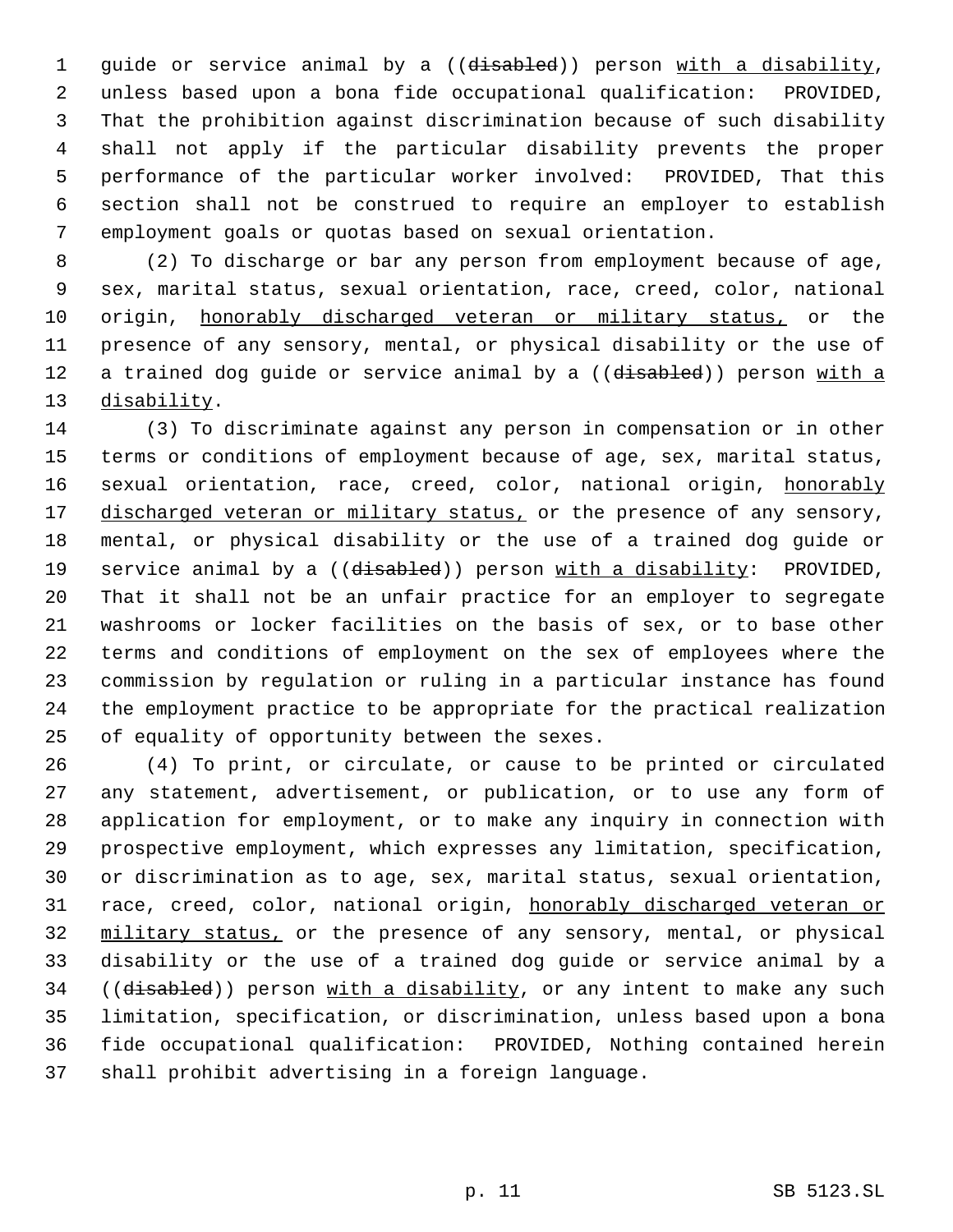**Sec. 10.** RCW 49.60.190 and 2006 c 4 s 11 are each amended to read as follows:

 It is an unfair practice for any labor union or labor organization: (1) To deny membership and full membership rights and privileges to any person because of age, sex, marital status, sexual orientation, race, creed, color, national origin, honorably discharged veteran or 7 military status, or the presence of any sensory, mental, or physical disability or the use of a trained dog guide or service animal by a 9 ((disabled)) person with a disability.

 (2) To expel from membership any person because of age, sex, marital status, sexual orientation, race, creed, color, national 12 origin, honorably discharged veteran or military status, or the presence of any sensory, mental, or physical disability or the use of 14 a trained dog guide or service animal by a ((disabled)) person with a disability.

 (3) To discriminate against any member, employer, employee, or other person to whom a duty of representation is owed because of age, sex, marital status, sexual orientation, race, creed, color, national 19 origin, honorably discharged veteran or military status, or the presence of any sensory, mental, or physical disability or the use of 21 a trained dog guide or service animal by a ((disabled)) person with a 22 disability.

 **Sec. 11.** RCW 49.60.200 and 2006 c 4 s 12 are each amended to read as follows:

 It is an unfair practice for any employment agency to fail or refuse to classify properly or refer for employment, or otherwise to discriminate against, an individual because of age, sex, marital status, sexual orientation, race, creed, color, national origin, 29 honorably discharged veteran or military status, or the presence of any sensory, mental, or physical disability or the use of a trained dog 31 guide or service animal by a ((disabled)) person with a disability, or to print or circulate, or cause to be printed or circulated any statement, advertisement, or publication, or to use any form of application for employment, or to make any inquiry in connection with prospective employment, which expresses any limitation, specification or discrimination as to age, sex, race, sexual orientation, creed, 37 color, or national origin, honorably discharged veteran or military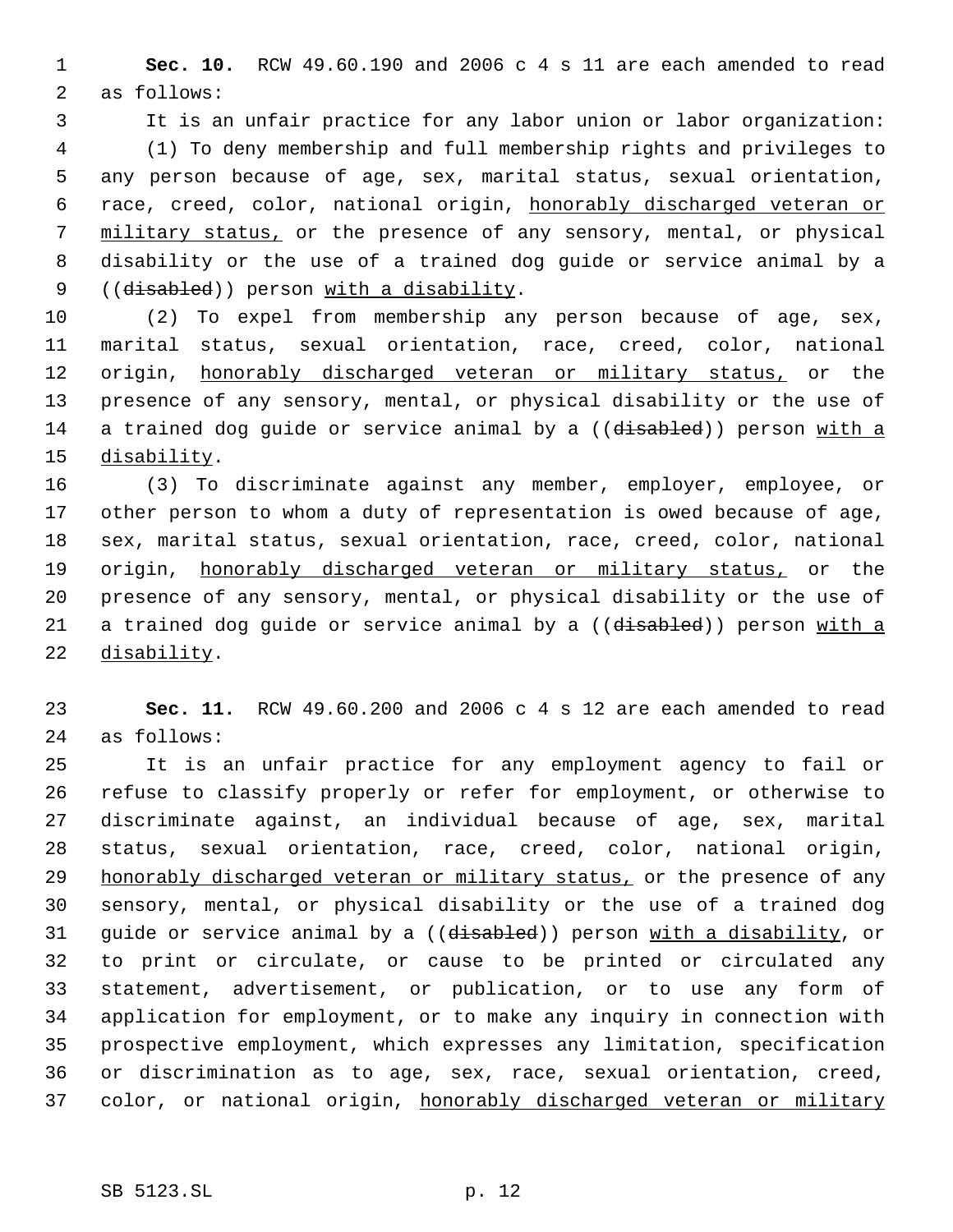1 status, or the presence of any sensory, mental, or physical disability 2 or the use of a trained dog guide or service animal by a ((disabled)) person with a disability, or any intent to make any such limitation, specification, or discrimination, unless based upon a bona fide occupational qualification: PROVIDED, Nothing contained herein shall prohibit advertising in a foreign language.

 **Sec. 12.** RCW 49.60.215 and 2006 c 4 s 13 are each amended to read as follows:

 It shall be an unfair practice for any person or the person's agent or employee to commit an act which directly or indirectly results in any distinction, restriction, or discrimination, or the requiring of any person to pay a larger sum than the uniform rates charged other persons, or the refusing or withholding from any person the admission, patronage, custom, presence, frequenting, dwelling, staying, or lodging in any place of public resort, accommodation, assemblage, or amusement, except for conditions and limitations established by law and applicable to all persons, regardless of race, creed, color, national origin, 18 sexual orientation, sex, honorably discharged veteran or military 19 status, the presence of any sensory, mental, or physical disability, or 20 the use of a trained dog guide or service animal by a ((disabled)) 21 person with a disability: PROVIDED, That this section shall not be construed to require structural changes, modifications, or additions to 23 make any place accessible to a ((disabled)) person with a disability except as otherwise required by law: PROVIDED, That behavior or actions constituting a risk to property or other persons can be grounds for refusal and shall not constitute an unfair practice.

 **Sec. 13.** RCW 49.60.222 and 2006 c 4 s 14 are each amended to read as follows:

 (1) It is an unfair practice for any person, whether acting for himself, herself, or another, because of sex, marital status, sexual orientation, race, creed, color, national origin, families with 32 children status, honorably discharged veteran or military status, the presence of any sensory, mental, or physical disability, or the use of 34 a trained dog guide or service animal by a ((disabled)) person with a disability:

(a) To refuse to engage in a real estate transaction with a person;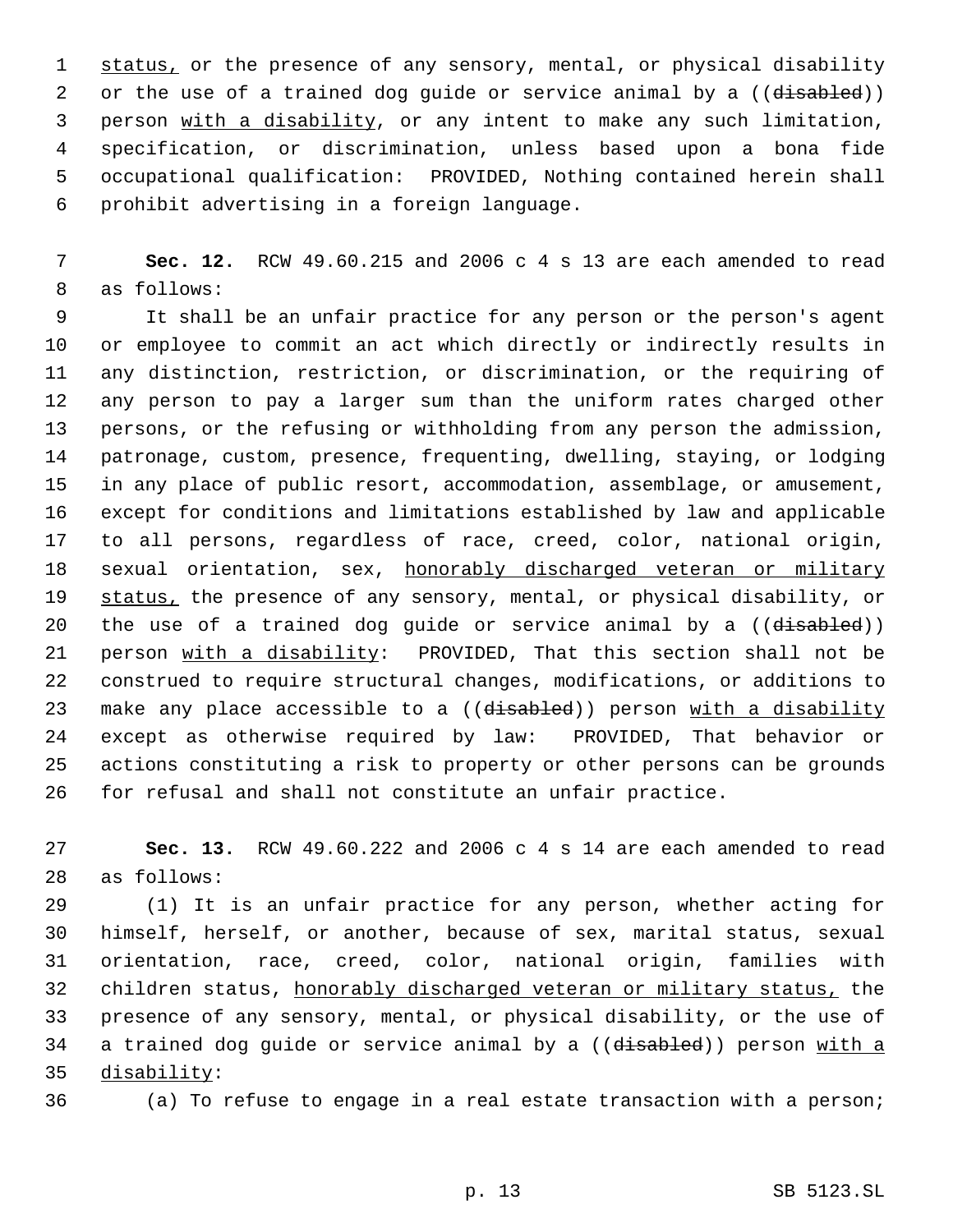(b) To discriminate against a person in the terms, conditions, or privileges of a real estate transaction or in the furnishing of facilities or services in connection therewith;

 (c) To refuse to receive or to fail to transmit a bona fide offer to engage in a real estate transaction from a person;

 (d) To refuse to negotiate for a real estate transaction with a person;

 (e) To represent to a person that real property is not available for inspection, sale, rental, or lease when in fact it is so available, or to fail to bring a property listing to his or her attention, or to refuse to permit the person to inspect real property;

 (f) To discriminate in the sale or rental, or to otherwise make unavailable or deny a dwelling, to any person; or to a person residing in or intending to reside in that dwelling after it is sold, rented, or made available; or to any person associated with the person buying or renting;

 (g) To make, print, circulate, post, or mail, or cause to be so made or published a statement, advertisement, or sign, or to use a form of application for a real estate transaction, or to make a record or inquiry in connection with a prospective real estate transaction, which indicates, directly or indirectly, an intent to make a limitation, specification, or discrimination with respect thereto;

 (h) To offer, solicit, accept, use, or retain a listing of real property with the understanding that a person may be discriminated against in a real estate transaction or in the furnishing of facilities 26 or services in connection therewith;

(i) To expel a person from occupancy of real property;

 (j) To discriminate in the course of negotiating, executing, or financing a real estate transaction whether by mortgage, deed of trust, contract, or other instrument imposing a lien or other security in real property, or in negotiating or executing any item or service related thereto including issuance of title insurance, mortgage insurance, loan guarantee, or other aspect of the transaction. Nothing in this section shall limit the effect of RCW 49.60.176 relating to unfair practices in credit transactions; or

 (k) To attempt to do any of the unfair practices defined in this section.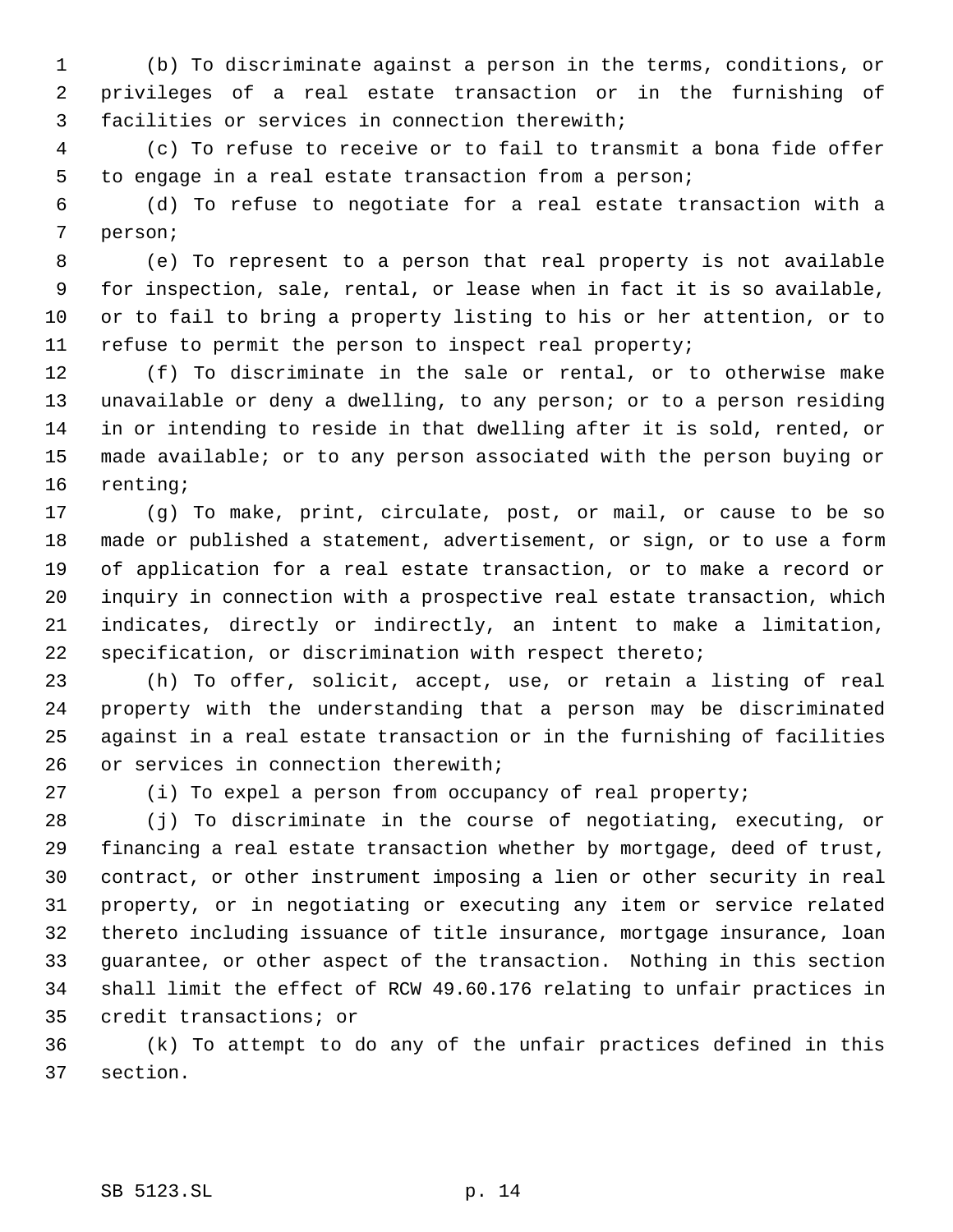(2) For the purposes of this chapter discrimination based on the presence of any sensory, mental, or physical disability or the use of a trained dog guide or service animal by a person who is blind, deaf, 4 or physically disabled ((person)) includes:

5 (a) A refusal to permit, at the expense of the ((disabled)) person with a disability, reasonable modifications of existing premises occupied or to be occupied by such person if such modifications may be necessary to afford such person full enjoyment of the dwelling, except that, in the case of a rental, the landlord may, where it is reasonable to do so, condition permission for a modification on the renter agreeing to restore the interior of the dwelling to the condition that 12 existed before the modification, reasonable wear and tear excepted;

 (b) To refuse to make reasonable accommodation in rules, policies, practices, or services when such accommodations may be necessary to afford a person with the presence of any sensory, mental, or physical disability and/or the use of a trained dog guide or service animal by 17 a person who is blind, deaf, or physically disabled ((person)) equal opportunity to use and enjoy a dwelling; or

 (c) To fail to design and construct covered multifamily dwellings and premises in conformance with the federal fair housing amendments act of 1988 (42 U.S.C. Sec. 3601 et seq.) and all other applicable laws or regulations pertaining to access by persons with any sensory, mental, or physical disability or use of a trained dog guide or service animal. Whenever the requirements of applicable laws or regulations differ, the requirements which require greater accessibility for persons with any sensory, mental, or physical disability shall govern. Nothing in (a) or (b) of this subsection shall apply to: (i) A single-family house rented or leased by the owner if the owner does not own or have an interest in the proceeds of the rental or lease of more than three such single-family houses at one time, the rental or lease occurred without the use of a real estate broker or salesperson, as defined in RCW 18.85.010, and the rental or lease occurred without the publication, posting, or mailing of any advertisement, sign, or statement in violation of subsection (1)(g) of this section; or (ii)

 rooms or units in dwellings containing living quarters occupied or intended to be occupied by no more than four families living independently of each other if the owner maintains and occupies one of the rooms or units as his or her residence.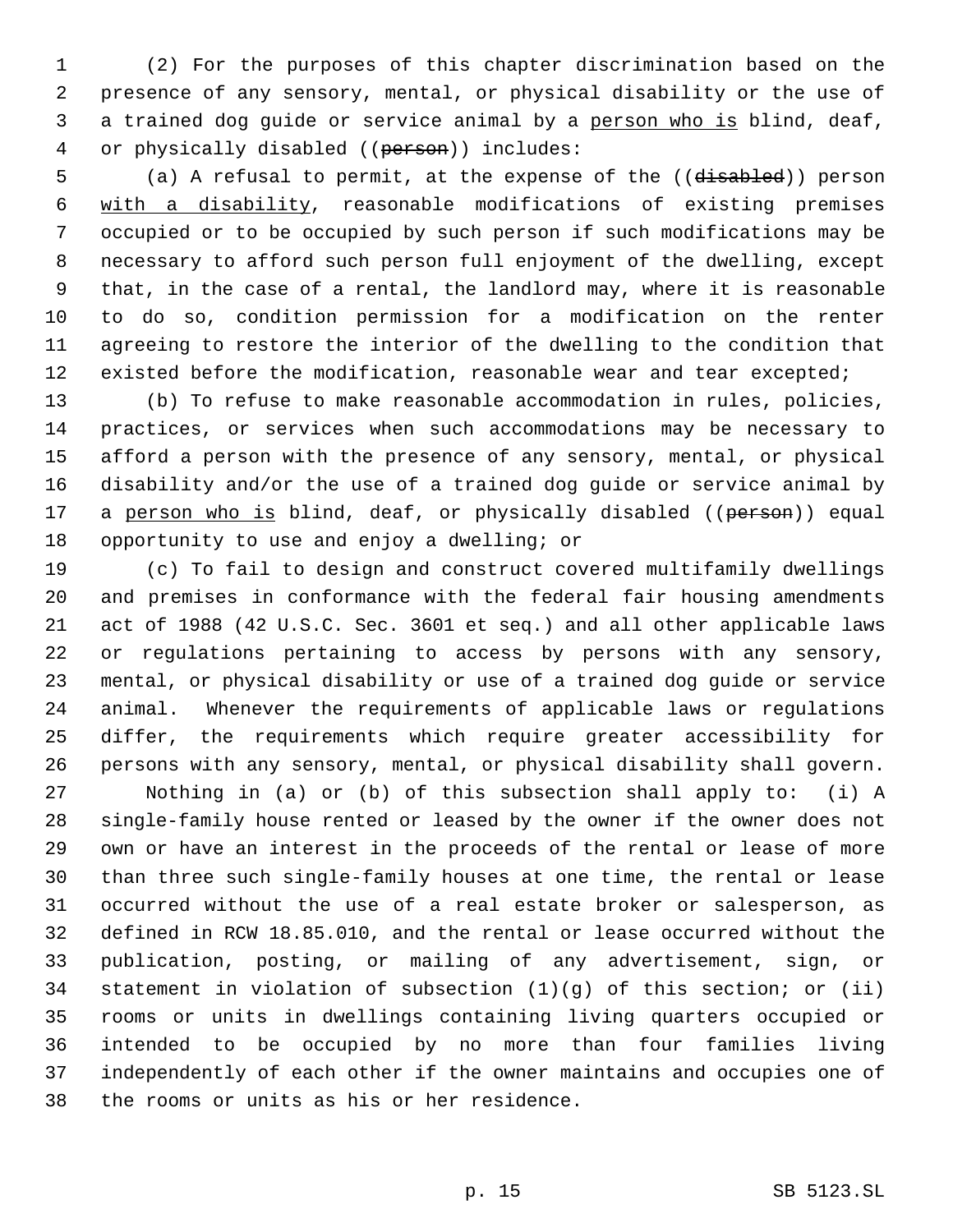(3) Notwithstanding any other provision of this chapter, it shall not be an unfair practice or a denial of civil rights for any public or private educational institution to separate the sexes or give preference to or limit use of dormitories, residence halls, or other student housing to persons of one sex or to make distinctions on the basis of marital or families with children status.

 (4) Except pursuant to subsection (2)(a) of this section, this section shall not be construed to require structural changes, modifications, or additions to make facilities accessible to a 10 ((disabled)) person with a disability except as otherwise required by law. Nothing in this section affects the rights, responsibilities, and remedies of landlords and tenants pursuant to chapter 59.18 or 59.20 RCW, including the right to post and enforce reasonable rules of conduct and safety for all tenants and their guests, provided that chapters 59.18 and 59.20 RCW are only affected to the extent they are inconsistent with the nondiscrimination requirements of this chapter. Nothing in this section limits the applicability of any reasonable federal, state, or local restrictions regarding the maximum number of occupants permitted to occupy a dwelling.

 (5) Notwithstanding any other provision of this chapter, it shall not be an unfair practice for any public establishment providing for accommodations offered for the full enjoyment of transient guests as defined by RCW 9.91.010(1)(c) to make distinctions on the basis of families with children status. Nothing in this section shall limit the effect of RCW 49.60.215 relating to unfair practices in places of public accommodation.

 (6) Nothing in this chapter prohibiting discrimination based on families with children status applies to housing for older persons as defined by the federal fair housing amendments act of 1988, 42 U.S.C. Sec. 3607(b)(1) through (3), as amended by the housing for older persons act of 1995, P.L. 104-76, as enacted on December 28, 1995. Nothing in this chapter authorizes requirements for housing for older persons different than the requirements in the federal fair housing amendments act of 1988, 42 U.S.C. Sec. 3607(b)(1) through (3), as amended by the housing for older persons act of 1995, P.L. 104-76, as enacted on December 28, 1995.

 (7) Nothing in this chapter shall apply to real estate transactions involving the sharing of a dwelling unit, or rental or sublease of a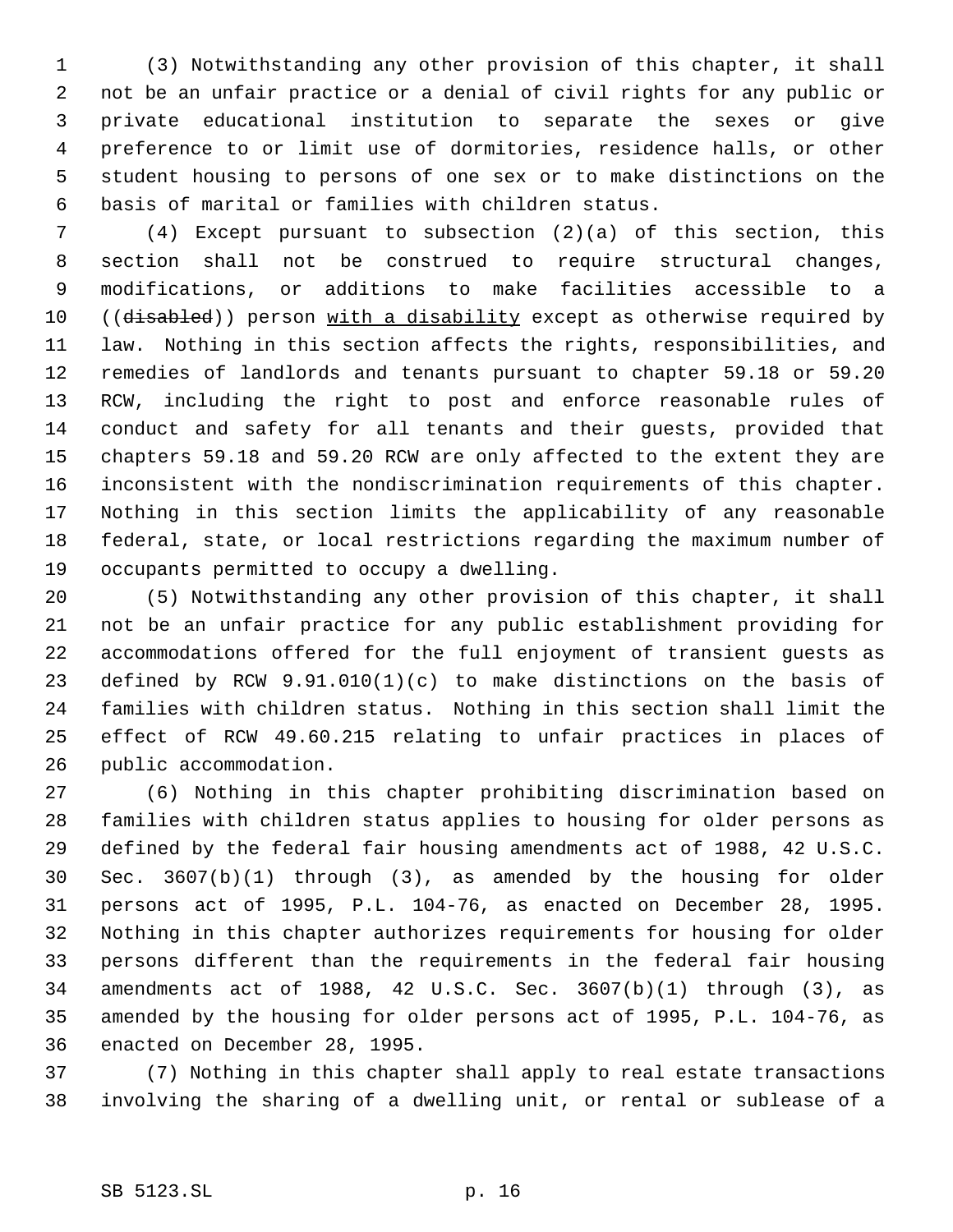portion of a dwelling unit, when the dwelling unit is to be occupied by the owner or subleasor. For purposes of this section, "dwelling unit" has the same meaning as in RCW 59.18.030.

 **Sec. 14.** RCW 49.60.223 and 2006 c 4 s 15 are each amended to read as follows:

 It is an unfair practice for any person, for profit, to induce or attempt to induce any person to sell or rent any real property by representations regarding the entry or prospective entry into the neighborhood of a person or persons of a particular race, creed, color, sex, national origin, sexual orientation, families with children 11 status, honorably discharged veteran or military status, or with any sensory, mental, or physical disability and/or the use of a trained dog guide or service animal by a person who is blind, deaf, or physically 14 disabled ((person)).

 **Sec. 15.** RCW 49.60.224 and 2006 c 4 s 16 are each amended to read as follows:

 (1) Every provision in a written instrument relating to real property which purports to forbid or restrict the conveyance, encumbrance, occupancy, or lease thereof to individuals of a specified race, creed, color, sex, national origin, sexual orientation, families 21 with children status, honorably discharged veteran or military status, or with any sensory, mental, or physical disability or the use of a 23 trained dog guide or service animal by a person who is blind, deaf, or 24 physically disabled ((person)), and every condition, restriction, or prohibition, including a right of entry or possibility of reverter, which directly or indirectly limits the use or occupancy of real property on the basis of race, creed, color, sex, national origin, 28 sexual orientation, families with children status, honorably discharged 29 veteran or military status, or the presence of any sensory, mental, or physical disability or the use of a trained dog guide or service animal 31 by a person who is blind, deaf, or physically disabled ((person)) is void.

 (2) It is an unfair practice to insert in a written instrument relating to real property a provision that is void under this section or to honor or attempt to honor such a provision in the chain of title.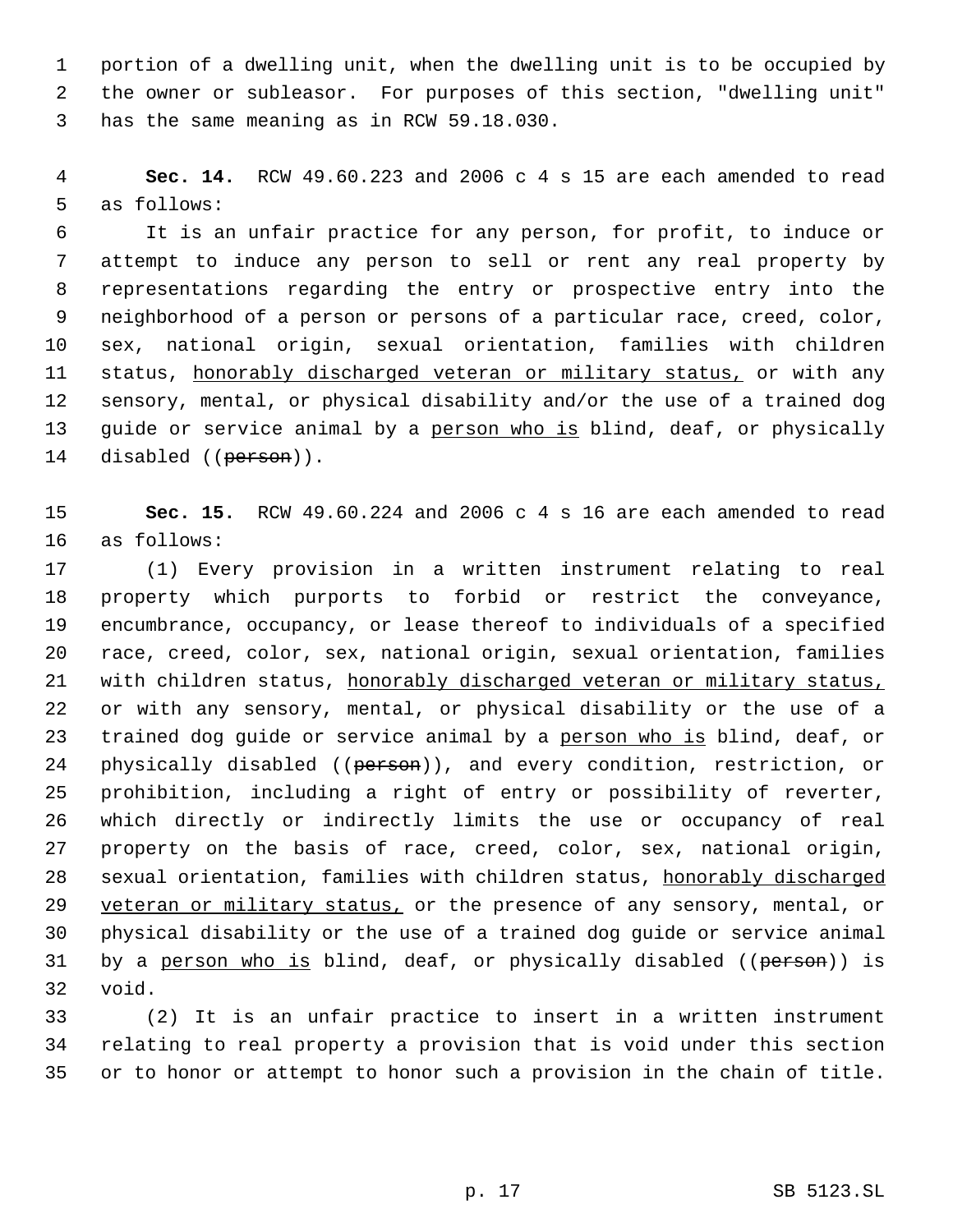**Sec. 16.** RCW 49.60.225 and 2006 c 4 s 17 are each amended to read as follows:

 (1) When a reasonable cause determination has been made under RCW 49.60.240 that an unfair practice in a real estate transaction has been committed and a finding has been made that the respondent has engaged in any unfair practice under RCW 49.60.250, the administrative law judge shall promptly issue an order for such relief suffered by the aggrieved person as may be appropriate, which may include actual damages as provided by the federal fair housing amendments act of 1988 (42 U.S.C. Sec. 3601 et seq.), and injunctive or other equitable relief. Such order may, to further the public interest, assess a civil penalty against the respondent:

 (a) In an amount up to ten thousand dollars if the respondent has not been determined to have committed any prior unfair practice in a real estate transaction;

 (b) In an amount up to twenty-five thousand dollars if the respondent has been determined to have committed one other unfair practice in a real estate transaction during the five-year period ending on the date of the filing of this charge; or

 (c) In an amount up to fifty thousand dollars if the respondent has been determined to have committed two or more unfair practices in a real estate transaction during the seven-year period ending on the date of the filing of this charge, for loss of the right secured by RCW 49.60.010, 49.60.030, 49.60.040, and 49.60.222 through 49.60.224, as now or hereafter amended, to be free from discrimination in real property transactions because of sex, marital status, race, creed, color, national origin, sexual orientation, families with children 28 status, honorably discharged veteran or military status, or the presence of any sensory, mental, or physical disability or the use of 30 a trained dog guide or service animal by a person who is blind, deaf, 31 or physically disabled ((person)). Enforcement of the order and appeal therefrom by the complainant or respondent may be made as provided in RCW 49.60.260 and 49.60.270. If acts constituting the unfair practice in a real estate transaction that is the object of the charge are determined to have been committed by the same natural person who has been previously determined to have committed acts constituting an unfair practice in a real estate transaction, then the civil penalty of up to fifty thousand dollars may be imposed without regard to the